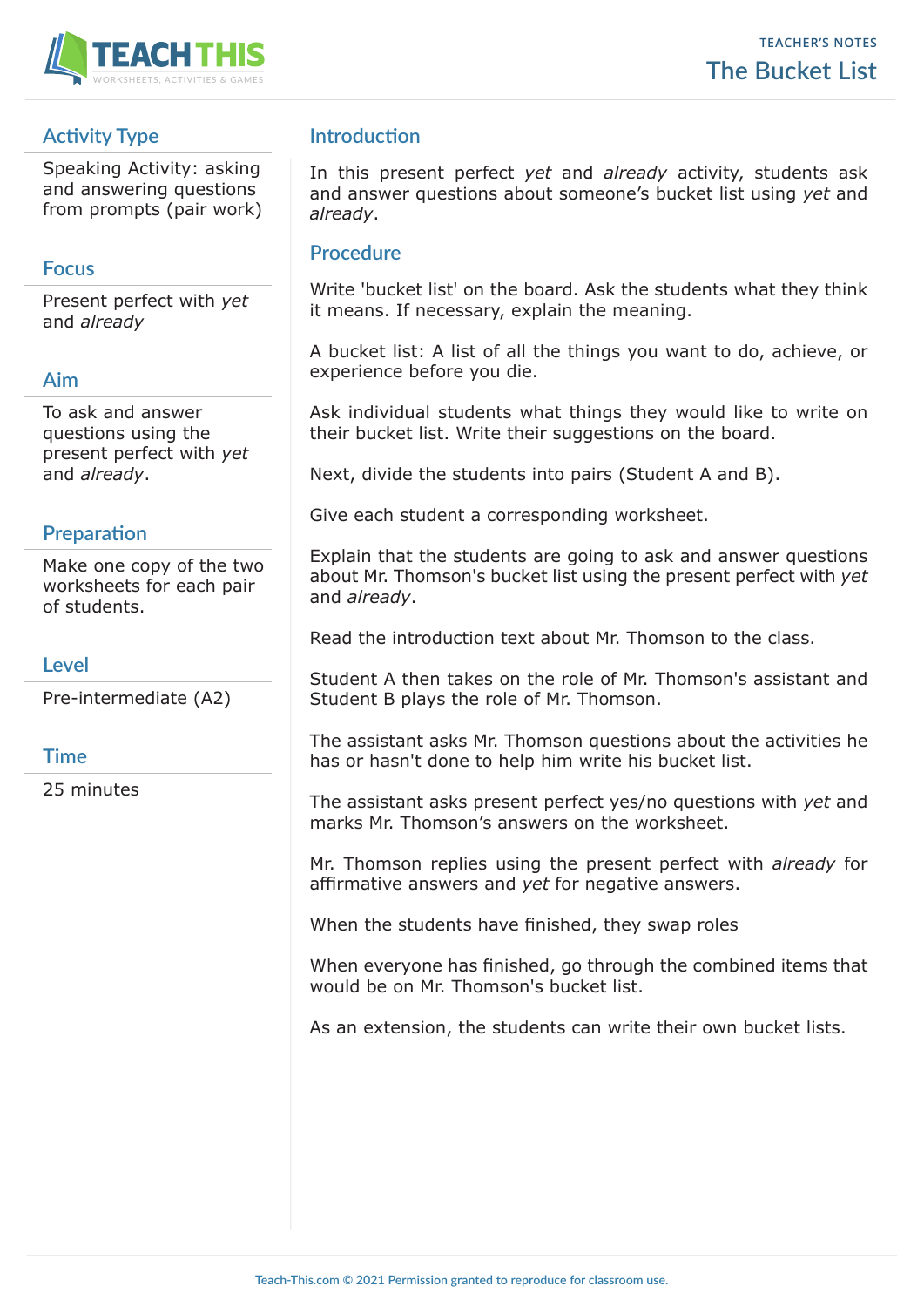

### **Student A**

Mr. Thomson is a very rich businessman who has worked hard all his life. Recently, he has decided to create a bucket list and take a year off to do some of the things he has always wanted to do.

### **A. You are Mr. Thomson's assistant. Ask him questions about the activities he has or hasn't done to help him write his bucket list.**

Example: Assistant: Have you driven a sports car yet?

Mr. Thomson: Yes, I have already done that. / No, I haven't done that yet.

Write 'yes' next to the activities he has done and 'no' next to the activities he hasn't done.

- 1. climb Mount Everest ...........
- 2. go camping on a beach ...........
- 3. see the pyramids in Egypt ...........
- 4. meet someone famous ...........
- 5. witness an eclipse ...........
- 6. go skydiving ...........
- 7. chase a tornado ...........
- 8. learn a second language ...........





## **B. Now, you are Mr. Thomson. Answer your assistant's questions using the information in the box.**

| fly in a hot air balloon X                                    |                     | take a road trip across America X | run a marathon $\checkmark$              |
|---------------------------------------------------------------|---------------------|-----------------------------------|------------------------------------------|
| go scuba diving X                                             | go bungee jumping X |                                   | learn to play an instrument $\checkmark$ |
| visit the Louvre Museum $\checkmark$<br>visit the Taj Mahal X |                     |                                   |                                          |